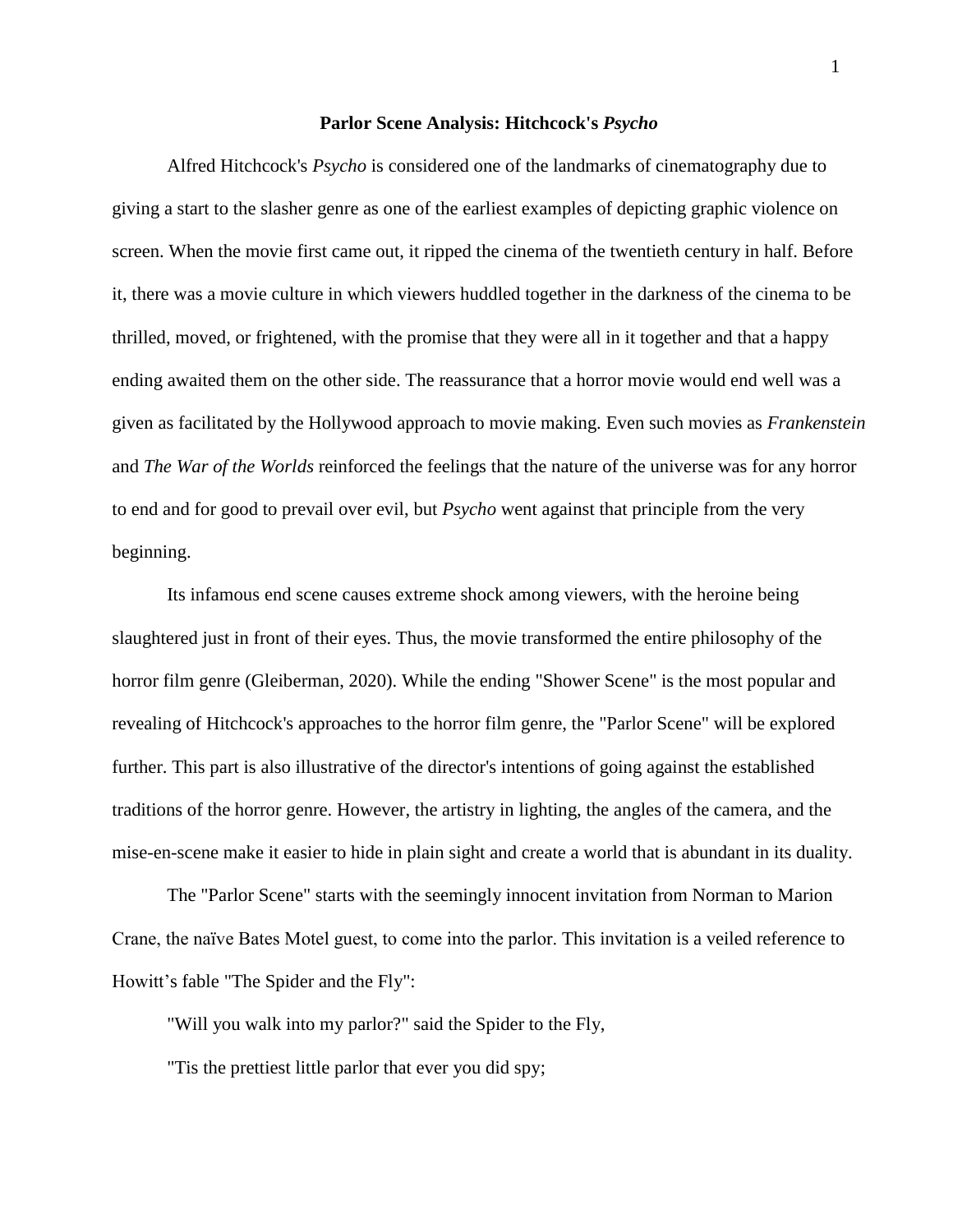The way into my parlor is up a winding stair, [...]

For who goes up your winding stair can never come down again (para. 1).

This reference establishes the tone of the scene, creating a juxtaposition between the hunter and the prey. The lines' significance becomes even more apparent toward the end of the film when Norman's "mother," who has by then consumed Norman's mind and soul, gives a direct look into the camera and says that she would not "even hurt a fly" (Hitchcock, 1960). As the scene progresses, Hitchcock creates a further narrative of the movie. The parlor room appears small, with barely enough room for two chairs, a coffee table, a lamp, and a chest. The lamp, which seems to be by Tiffany, is the only source of light in the room and thus the main light within the scene.

The choice of lighting is especially important because the only source of light in the room gives hints for the characterization of its participants. For example, Marion sits close to and a little behind the lamp, which allows for the good lighting of her face, helping the viewers to generate the radiation of glowing warmth of her expression. Even though she has embezzled money from her boss, the director intentionally does not hide her in the shadows to show the darkness of her character (Hitchcock, 1960). Choosing to leave Marion in light shows that her atonement and redemption are possible. Even though Norman is oblivious to the details of Marion's intentions, the audience knows that she plans to return what she has stolen. The overall pool of soft lighting that encapsulates the young woman in the scene creates an atmosphere of calmness, suggesting that her actions are redeemable.

In contrast, Norman is positioned far from the light source, compared to Marion, slightly bending to one side. The effect is that of a harsh line, with an almost imperceptible contrast between light and shadow across his face. The increased duality of light emphasizes the clash of his personality and character, validating the juxtaposition between a host and a murderer, a man and a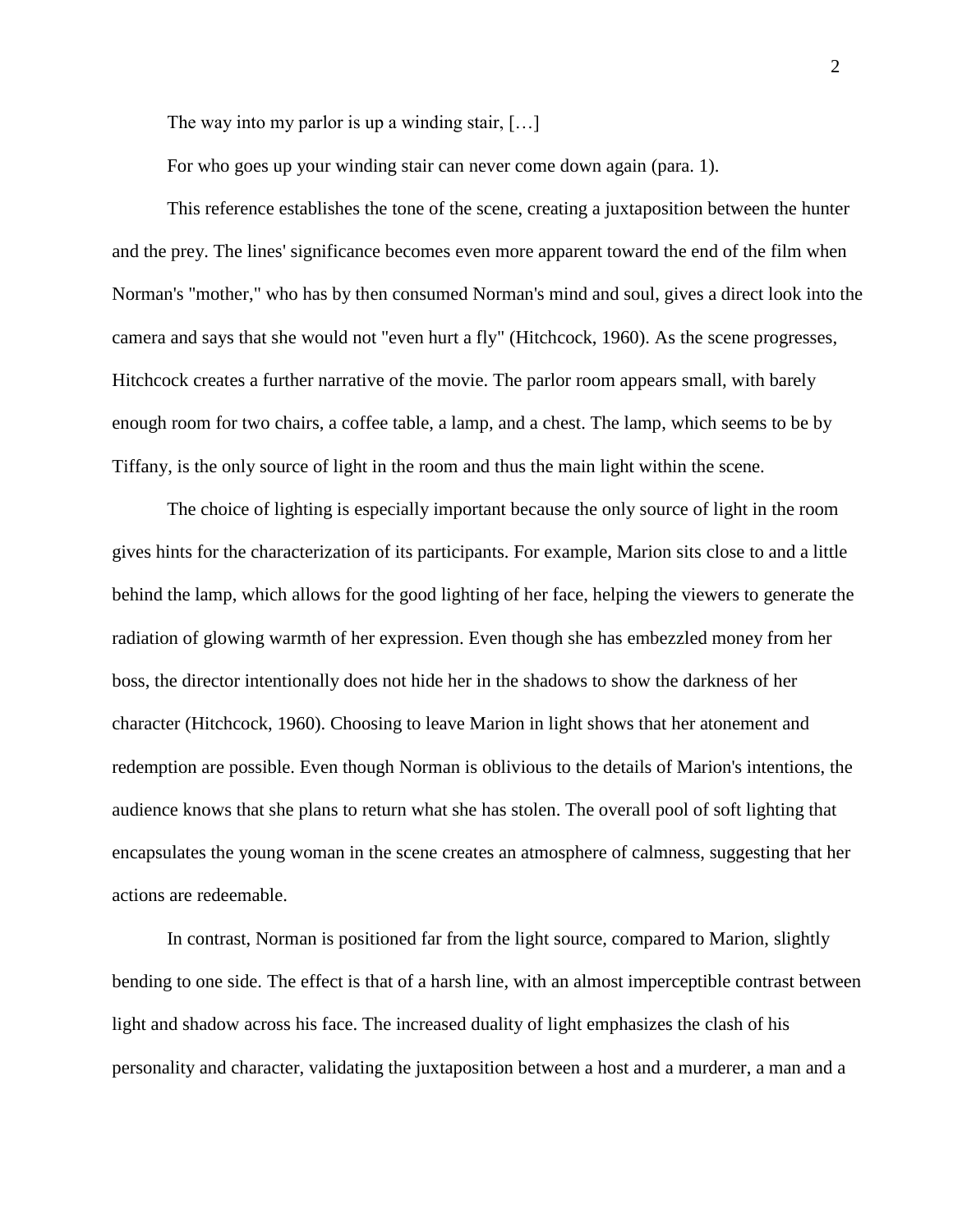child, as well as mother and son. Shot in low-key lighting, the scene is set so that Norman is depicted in an unnatural status, indicating that he has some secrets to hide. Both fill and backlighting are minimized, resulting in a sharp and angular shadow that is being cast ominously on the ceiling and the wall above Norman.

The scene is notable for Hitchcock's use of camera angles to reveal everything that the audience needs to know about the issues that trouble the character's mind. Similar to what he did with the lighting, the director shapes the scene in terms of contrasts. On the one hand, Marion sits in her designated chair with comfort, with her posture leaning slightly forward, eating a sandwich that Norman made. The camera is placed at the eye level, making the viewers feel as if they were also sitting in front of the characters in the scene, sitting and talking to them. This positioning of Marion feels natural, and the audience has a sense of normalcy when interacting with the scene. On the other hand, the movement is out of the viewers' comfort zone, with Norman being shot from an unnaturally low perspective. While the camera angles themselves do not have any significant value, it is their juxtaposition and contrast that allows for creating some meaning. The change in the way in which Norman is being shot is a suggestion that his world is skewed and off-balance. The audience is expected to feel uncomfortable when seeing the character from this position because the view is unnatural, making it more difficult to extract meaning.

The mise-en-scene is also instrumental in capturing the intentions of the characters. The duality created in the "Parlor Scene" exists not only in the character of Norman Bates but also inside every person. For example, the scenic details are such that Marion can be perceived by viewers with sympathy despite her flaws. After all, she did steal some money, but no one could judge her too harshly. Behind and above Marion, there are curved lines that are seen in the picture frame, such as the Tiffany lamp, with the rounded shade glowing. Similar to this, the walls behind her are soft and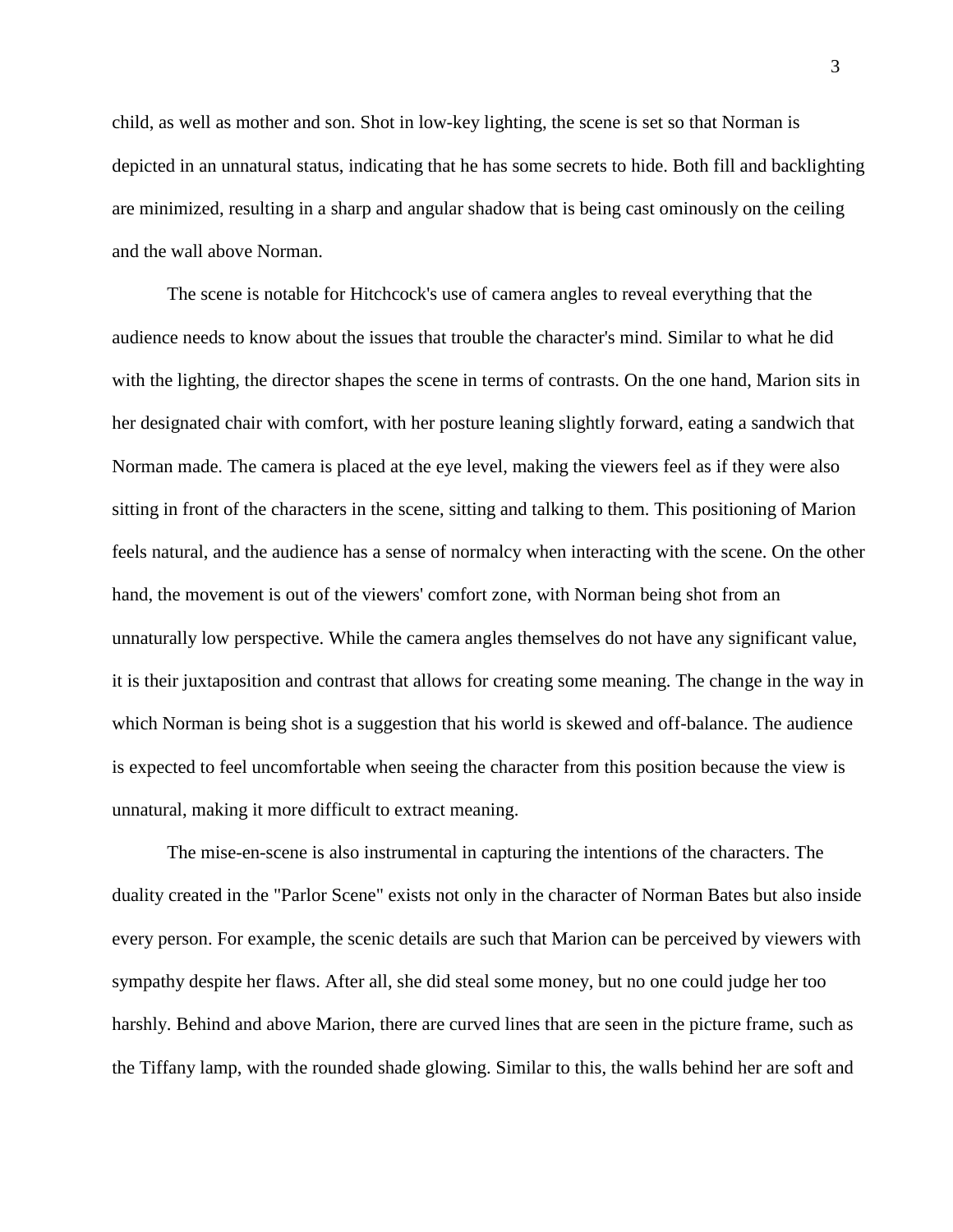brightly lit. Marion, especially in terms of the color of her dress, the curves of her hairstyle, and the softness of her posture, allows the viewers to see her vulnerability, encouraging the dawning realization that she will ultimately become "the fly" and victim.

An essential piece of the "Parlor Scene" is the stuffed owl mounted in the corner of the room. The graphic nature of the stuffed bird represents Norman's twisted mind and his intentions about Marion. He says, "I like to stuff things," which is something that becomes clearer at the end of the film (Hitchcock, 1960). Moreover, the bird adds to the overall sinister and tense environment in the parlor as it hovers over Norman, similar to a threatening and dark angel, pushing him to make harmful decisions in the future. The bird continues the narrative of the spider and the fly analogy, hinting that the force of strength will prevail in the juxtaposition between the two characters involved in the scene.

To conclude, the "Parlor Scene" from Alfred Hitchcock's *Psycho* allowed opening a conversation about the aspects of the dual nature of humanity that manifest themselves with the help of different factors throughout the scene. These factors include the setting, the lighting, the angle, and the mise-en-scene, all of which contribute to the complete concept of duality. The combination of the factors is consistent in the scene, with each shift being justified, coming to a culmination in order to make a differentiation between Norman and Marion. While the young woman is bathed in abundant light, and the shadows that surround her are softer, the man is depicted in a much sharper setting, which transfers his character. The interest in looking at the scene in the parlor is that it allows making connections between the nature of the characters and their role in the story. Looking at what is in front of them directly, the viewers become able to decipher the intentions of the director and his innovative approach to horror storytelling.